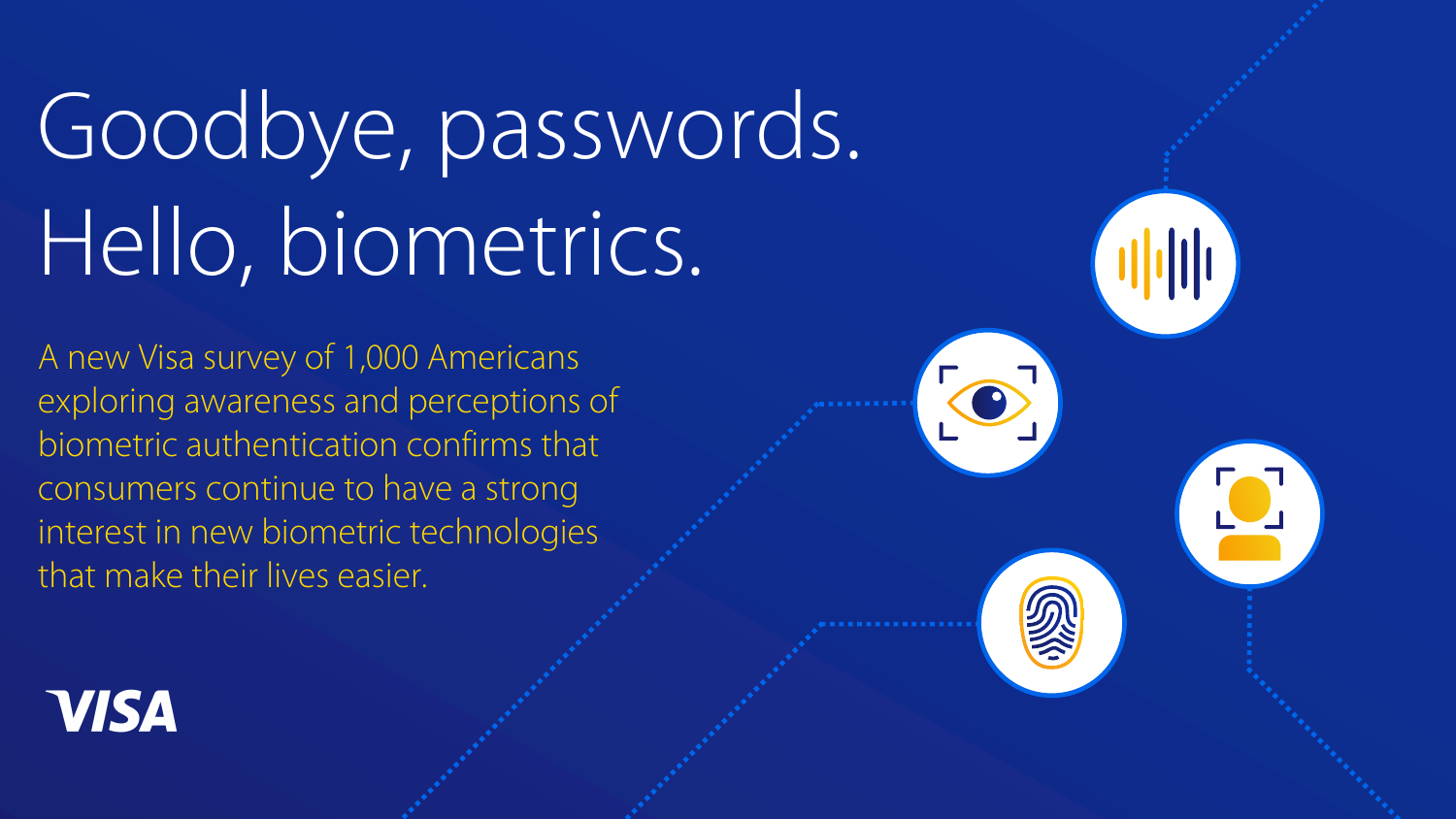### Re-Use of Passwords/PINs

Consumers typically use multiple passwords (61%) and PINs (40%), but do not have a unique one for each account.



## Reason(s) for abandoning online purchase

While many have abandoned an online purchase because they didn't have their debit/credit card (59%) or because they couldn't remember their password (49%), few have abandoned simply due to the hassle of entering their password (16%).



**SOURCE** Research conducted by AYTM Market Research, September 12-19, 2017, among 1,000 U.S. adult consumers who use at least one credit card, debit card, and/or mobile pay.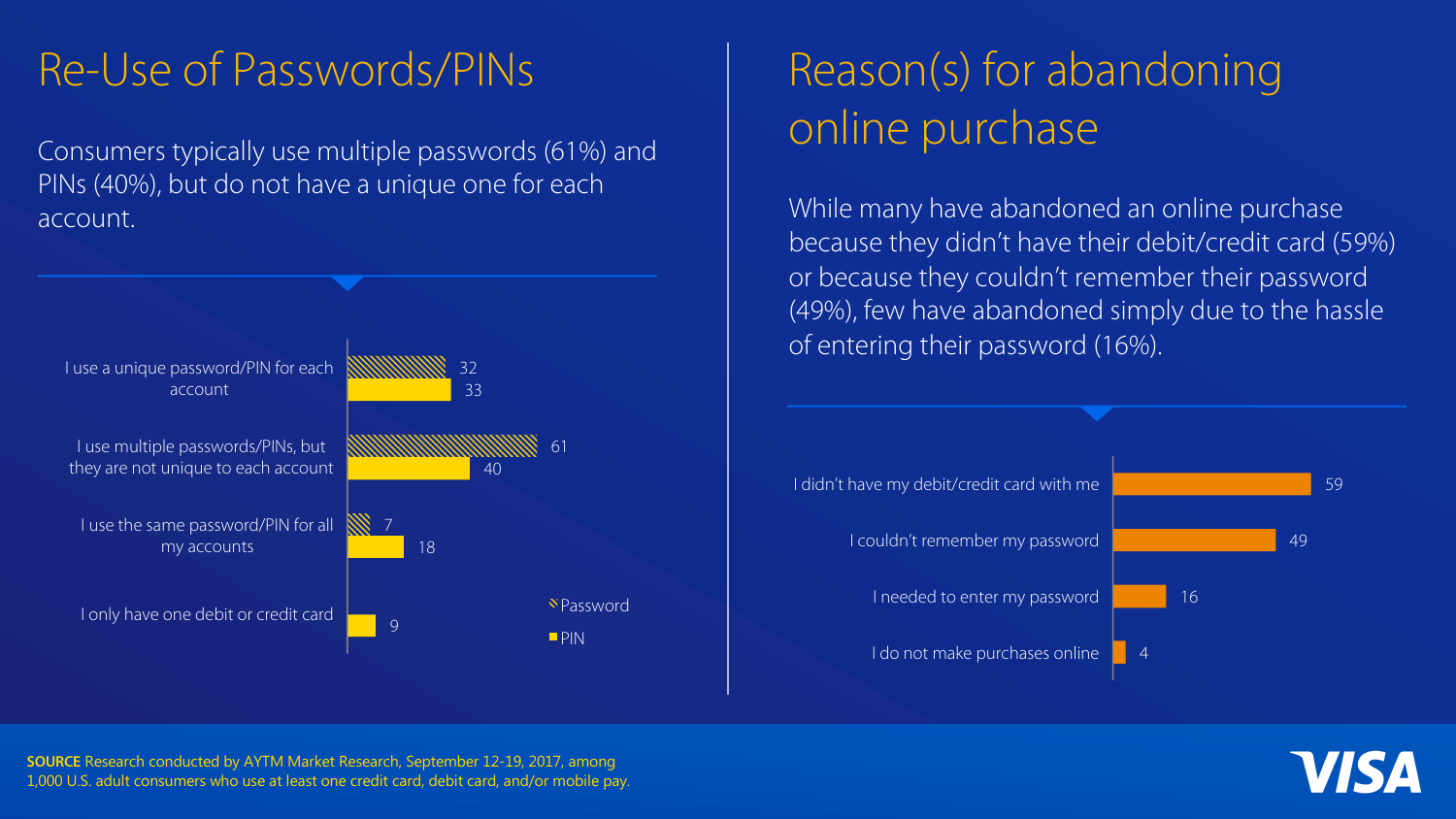## Familiarity with biometrics

Two-thirds (65%) of consumers report that they are at least somewhat familiar with biometrics.



**Somewhat familiar** Not very familiar Not at all familiar



## Awareness of biometric authentication types

Awareness of fingerprint, voice, and facial recognition, as well as eye scanning, is near-universal, and most (65%) have at least tried fingerprint recognition, with one-third (35%) using it on a regular basis. Awareness and usage is lowest for vein pattern recognition.

**SOURCE** Research conducted by AYTM Market Research, September 12-19, 2017, among 1,000 U.S. adult consumers who use at least one credit card, debit card, and/or mobile pay.

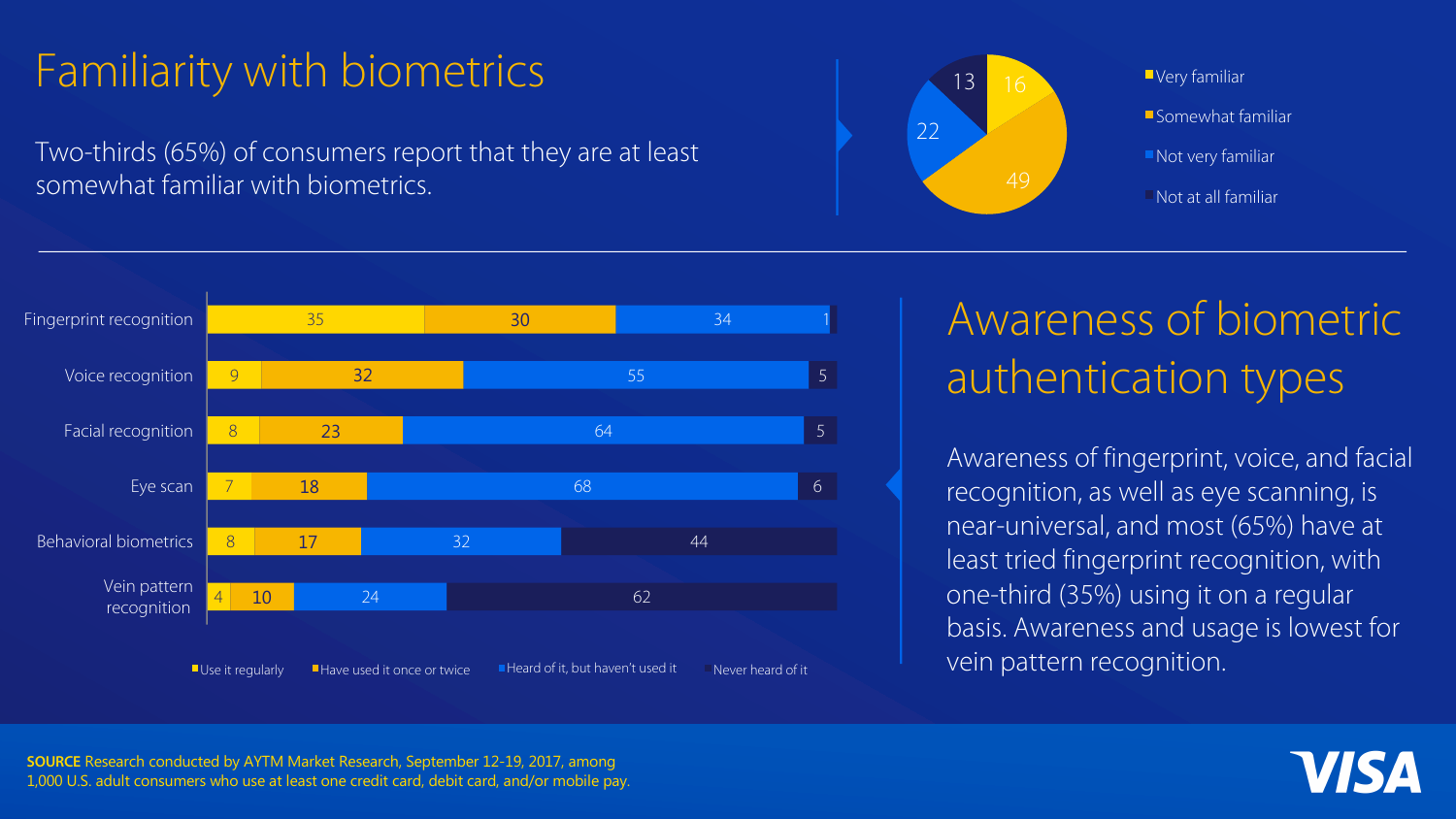#### Interest in biometrics

Interest in using biometrics to make payments is almost on par with interest in using biometrics to verify identity.

Interest in making payments is highest by far for fingerprint recognition, but almost four out of 10 (39%) are interested in eye scanning and facial recognition (36%) too.



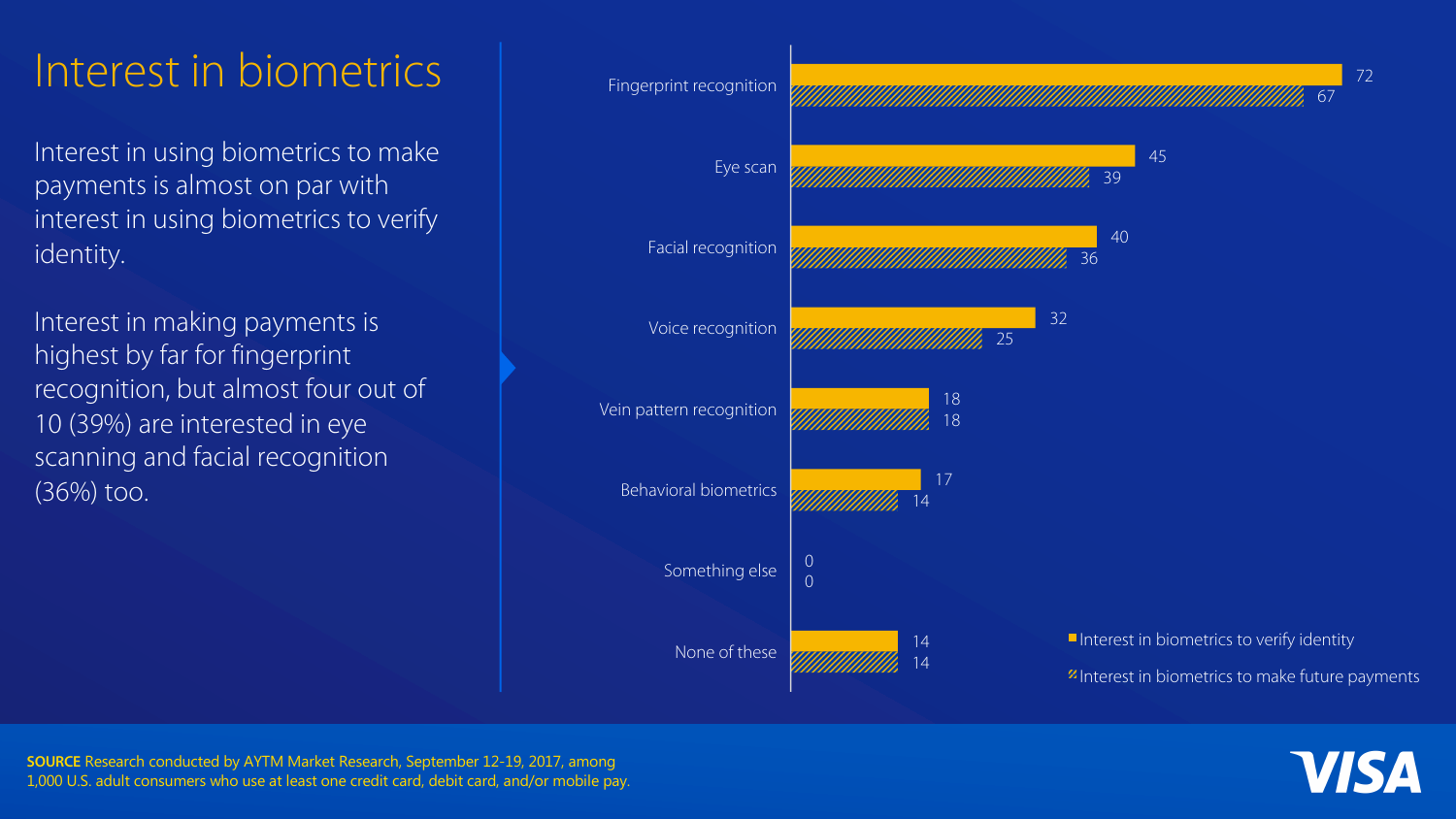## Top benefits of using biometric authentication for payments

The top benefits associated with using biometric authentication for payments are that it eliminates the need to remember multiple passwords/PINs (50%) and perceptions that it is more secure than passwords/PINs (46%).

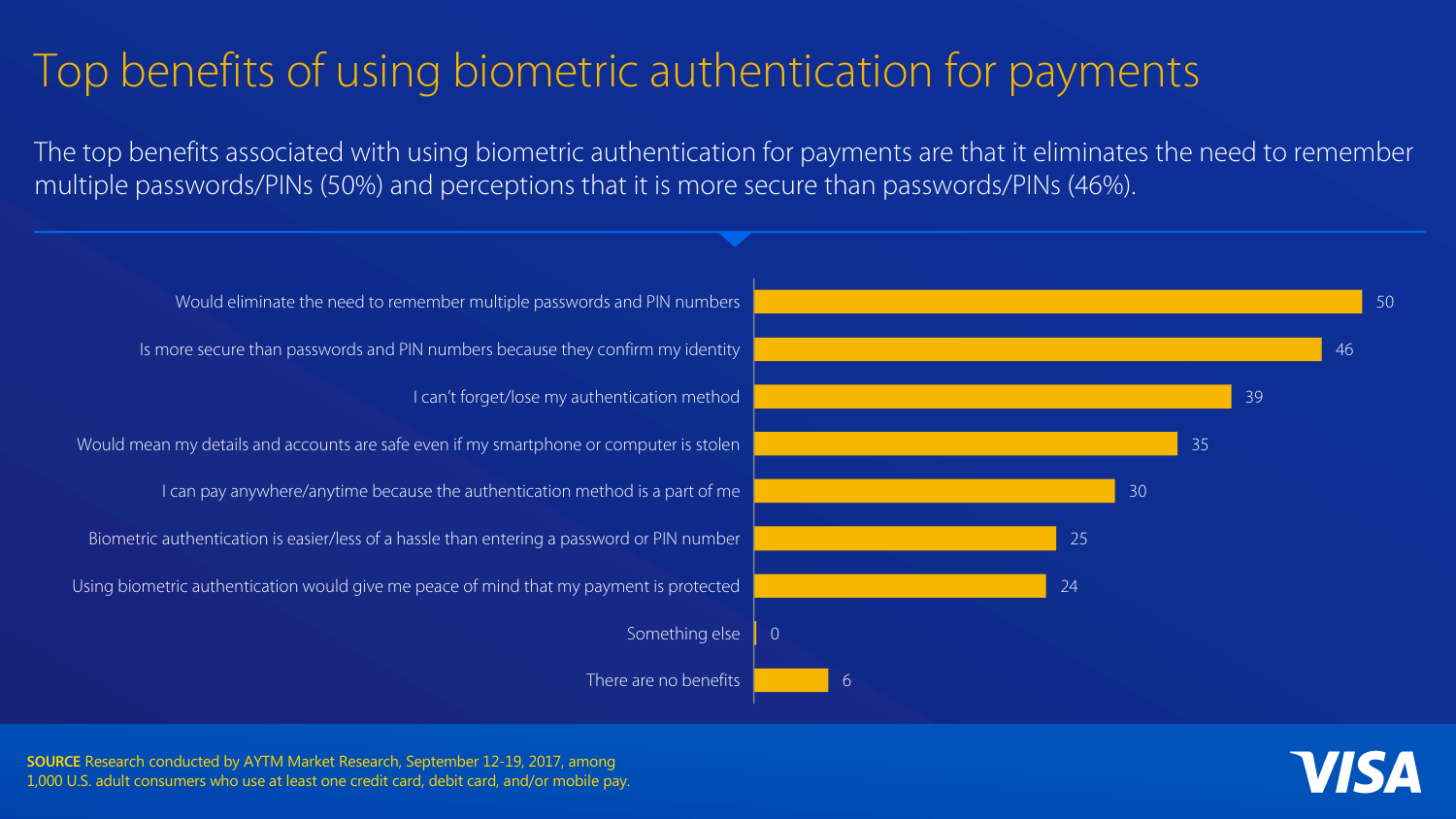Top concerns of using biometric authentication for payments

Top concerns of using biometric authentication are the potential breach of sensitive information that can't be changed if compromised (49%) and concerns that biometrics won't work well (49%).



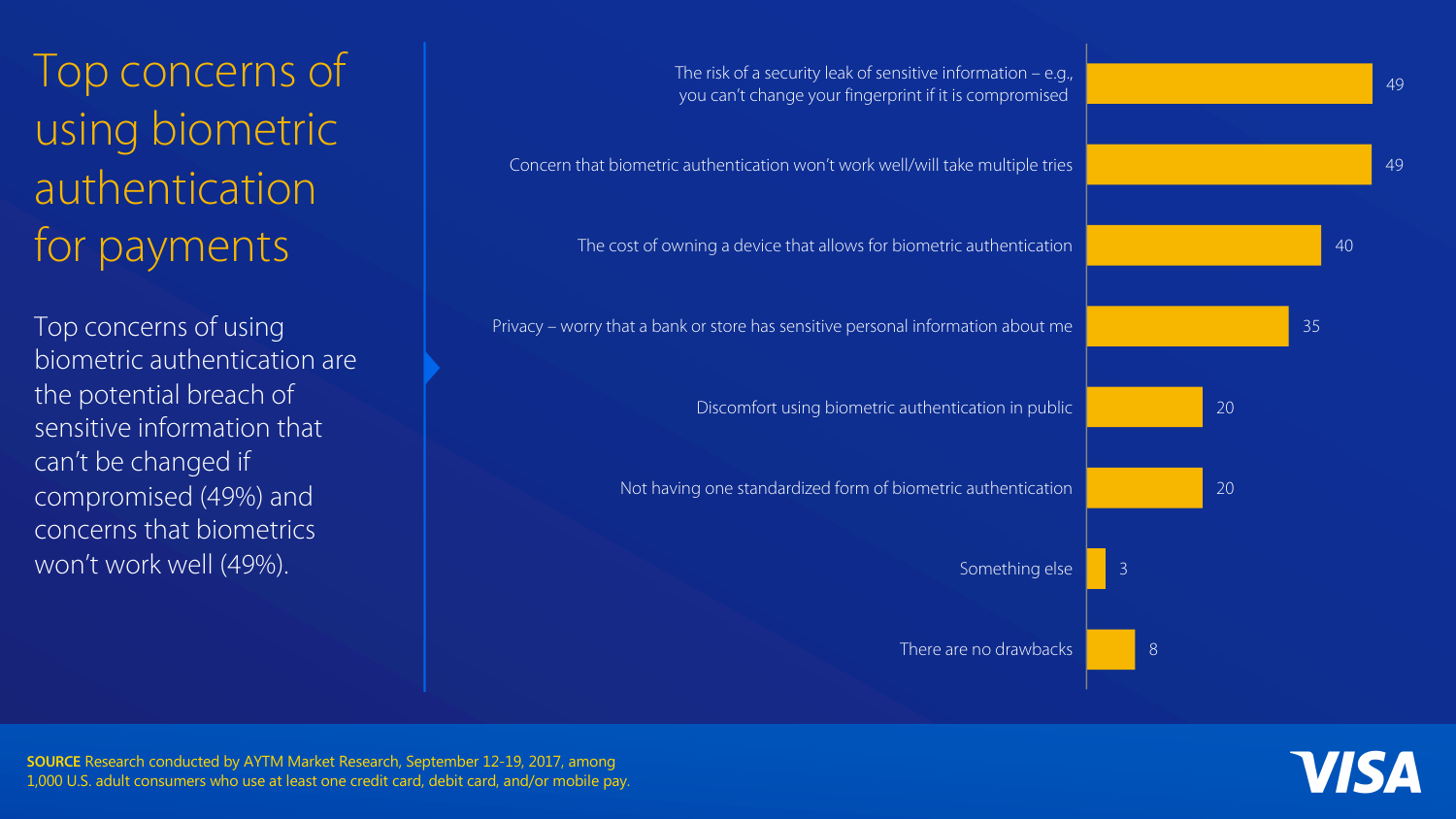#### Biometrics vs. passwords

Generally consumers perceive that biometrics are faster (61%) and easier (70%) than passwords.





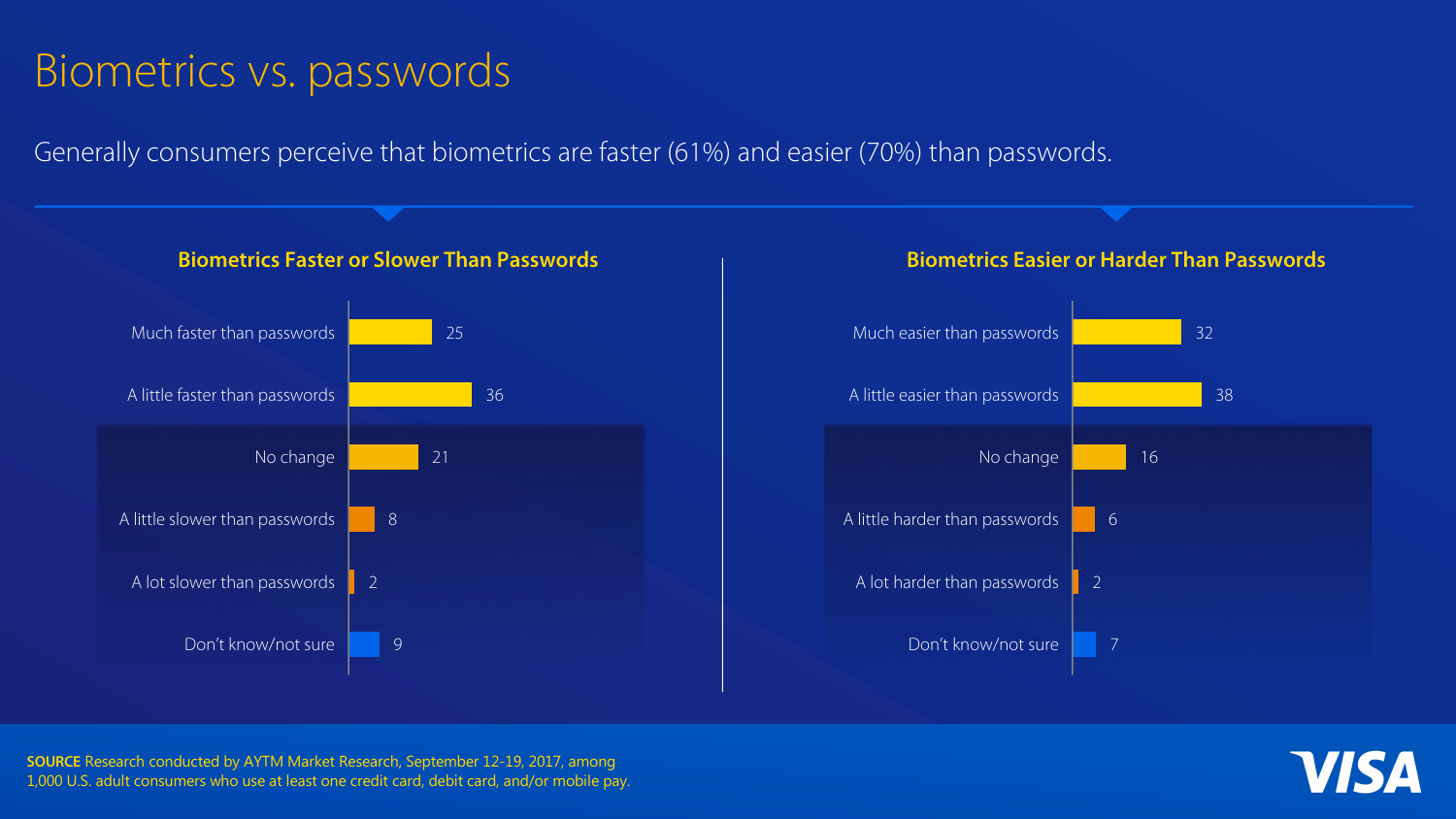Secure (T2) methods of authorizing payment

Biometric methods of authorizing payments are generally considered more secure than traditional methods.